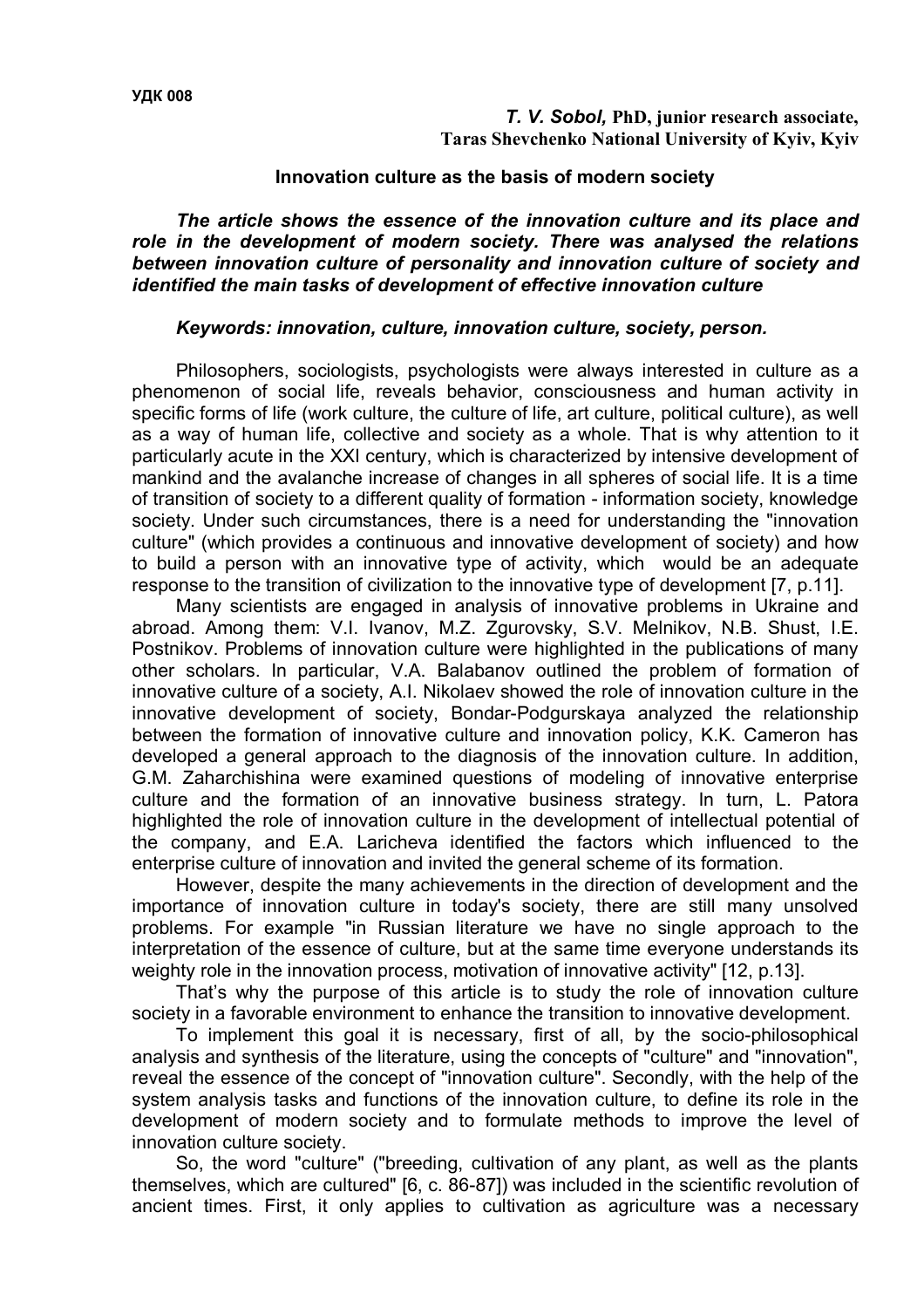condition of human life. Subsequently, under the culture began to understand all that is created man in contrast to the natural world, nature. From the standpoint of modern philosophy and science, culture - humanized, transformed the world of human beings. It's second nature is over the first "natural". It includes virtually the same content as the concepts of society and civilization [9, p.73]. With the further development of society, meaning has been extended and he has already begun to encompass areas such as training, education and religion. According to the V.M. Rozin words, "in our lives today the word" culture "is still associated with the opera house, the beautiful literature, good education" [13, s.200].

Such a wide range of semantic caused further spread the culture of almost all areas of society.

In general, culture exists on the general and individual levels, and expresses a special way of mastering the world, including both nature and society, as well as the formation and development of man's inner world. It is not surprising that the culture in the modern globalist world is constantly changing, expanding its sphere of influence. It is in human culture has historically formed the social organism's ability to reflect reality, transforming action, introduces an element of novelty and form thus of adaptive capacity of a society that makes it possible to solve various problems. All this is possible because of innovation, which is a common feature of culture. So, try to analyze the second component of the innovation culture - innovation.

In the domestic as well as in the world literature there are numerous views on the nature and content of the concept of "innovation". This is not surprising, because among the problems faced by society, there is no more important and complex than the problem of innovation. It should be noted that despite the significant accumulation of theoretical concepts, today there is no generalizing theory with innovation, because the interpretation of the term depends on the scope of its application. For example, the technical sciences focuse on the technological side of new technologies changing. In economic science do not look only at the implementation process, but also at the costeffective innovations using. In the field of pedagogical sciences it has become increasingly popular the innovative activities in the field of educational process.

Depending on the object and subject of research or innovation considered as a process (B.Santo, B.Tviss), and in a narrower sense as one of the phases of the process (F.Pfitch ), or as a result (S. B. Byeshelyev, FG Gurvich), or as a change in the social environment in which the proceeds "life cycle" of innovation (F. Valenta, L. Voldachek, UV Yakovets).

According to some Russian scientists, innovation (from the English. Innovate) – is completely focused to the introduction in the current practice.

In philosophical dictionary H.Shmidta innovation means the same thing as innovations in contrast to the traditional training and use of traditional household items, the ability to navigate even in new situations. This is due to updating and dissemination of thought, due to the specific understanding of the new problems that really understood and resolved at least in part. Frequent falling in such situations and overcome them leads to new knowledge, which resulted in active creativity, created and used in new structures of thinking, new improved ability to understand the specific causes and relationships and to capture them [14. s.178-179].

Thus, in the philosophy of "innovation" is the ability to break out of the difficult problem of philosophical thinking, see new problems, ways and means of their decisions, purposefully implemented a particular innovation in the current practice. It caused the positive changes and desired effect. Innovation also includes the process of introducing elements of one culture to another, socio-cultural process that promotes natural transformations and diverse society.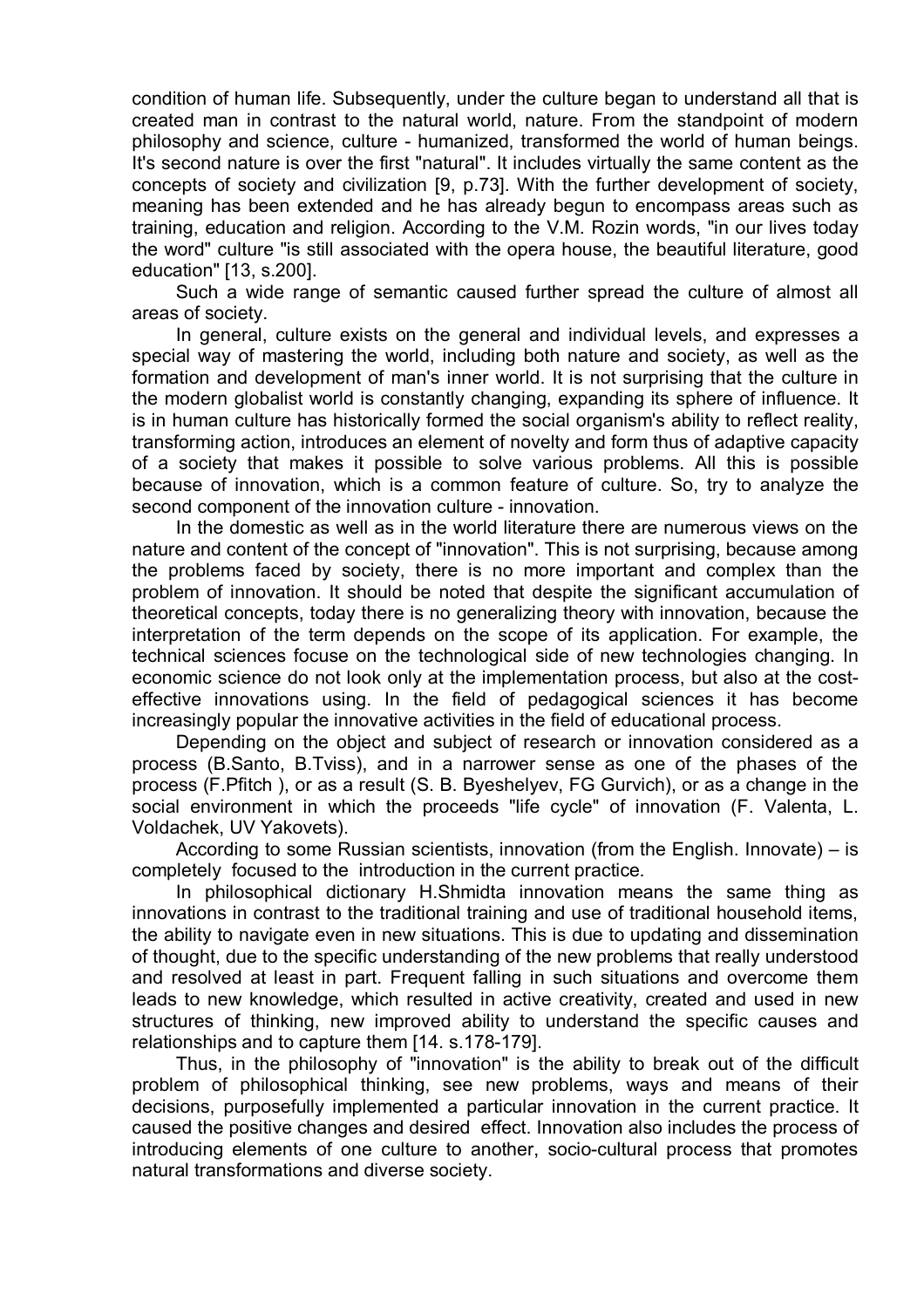By international standards, innovation is defined as the end result of the activity in question, which is embodied in new or improved products, which is introduced on the market in new or improved process, which is used in practice, or a new approach to the provision of social services. Here as enshrined in the law of Ukraine "On innovation activity", "Innovation - newly created (applied) and (or) improved competitive technologies, products and services as well as organizational and technical solutions industrial, administrative, commercial and other, significantly improve the structure and quality of production and (or) social "[17].

It is advisable to pay attention to the definition of innovation, which belongs to the American Management theorist Peter Drucker, whom some considered the founder of modern scientists word "innovation". P. Drucker understands that innovation is not just a one-time innovation. For him, innovative activity is "well-organized, rational, systematic work" [2, p.67] and "innovation, which is based on new knowledge, it causes changes aimed at creating new needs" innovation provides a system as mindset and actions [2, s.171].

We believe that innovation involves process and some changes and phases of the process and the result, because most innovation is a process with the transition from one state to another. Stages in the innovation process involves nucleation (search for relevant innovations), development (implementation of on-site), diffusion (repetition innovations to other sites, replication) and implementation of innovations in stable, continuously operating elements corresponding objects.

Innovation is implemented at the level of each individual in transforming attitudes to life, to their role in society, in an effort to improve themselves, interpersonal relationships, self-professional activities and more. Weight innovations of modern life in almost all sectors of society naturally makes the transition category in the category of quantitative quality.

Therefore there is a need for specialists who will be able to produce the innovation and have the moral qualities which provide a choice of innovation. These people must have an innovative culture of personality, which can form a critical evaluation of innovation. Personality innovative culture is a part of general culture of innovation that creates conditions for effective use of innovative potential of the individual in the interests of society and provides balanced in its reform.

Innovation culture is a system of values that correspond to innovative development of society, the state, regions, industries, enterprises, institutions, organizations, and reflect the individual psychological qualities, other important social values humans, contributing to the formation and development of innovation-active personality [1, p .258]. In addition, innovative culture includes creation of knowledge, skills, behavior as an individual and of society, the country that are aimed at adequately related to innovation, ability to work creatively constructive initiative.

The universal definition of "innovation culture" makes B. Lixin. He stresses that "the semantics of the phrase" innovation culture "follows a clear rational benefits, which is the next thought: a culture of life where the basis of human behavior motivation is the desire to update the generation of ideas and their implementation - not only in the field of professional activity, but also in his personal life (self-education, leisure, socializing with children, behavior in the family) and to communicate with others "[8, p.33].

Important for understanding the role of innovation culture in shaping modern society is axiological analysis and structural-functional approach to the definition of this concept. Axiological approach is that innovative culture is a system of values at this stage of innovation development of society. Structural and functional approach involves understanding certain system material and ideal elements reflected in the mind and human behavior, the unity of their actual functioning [11, p.73].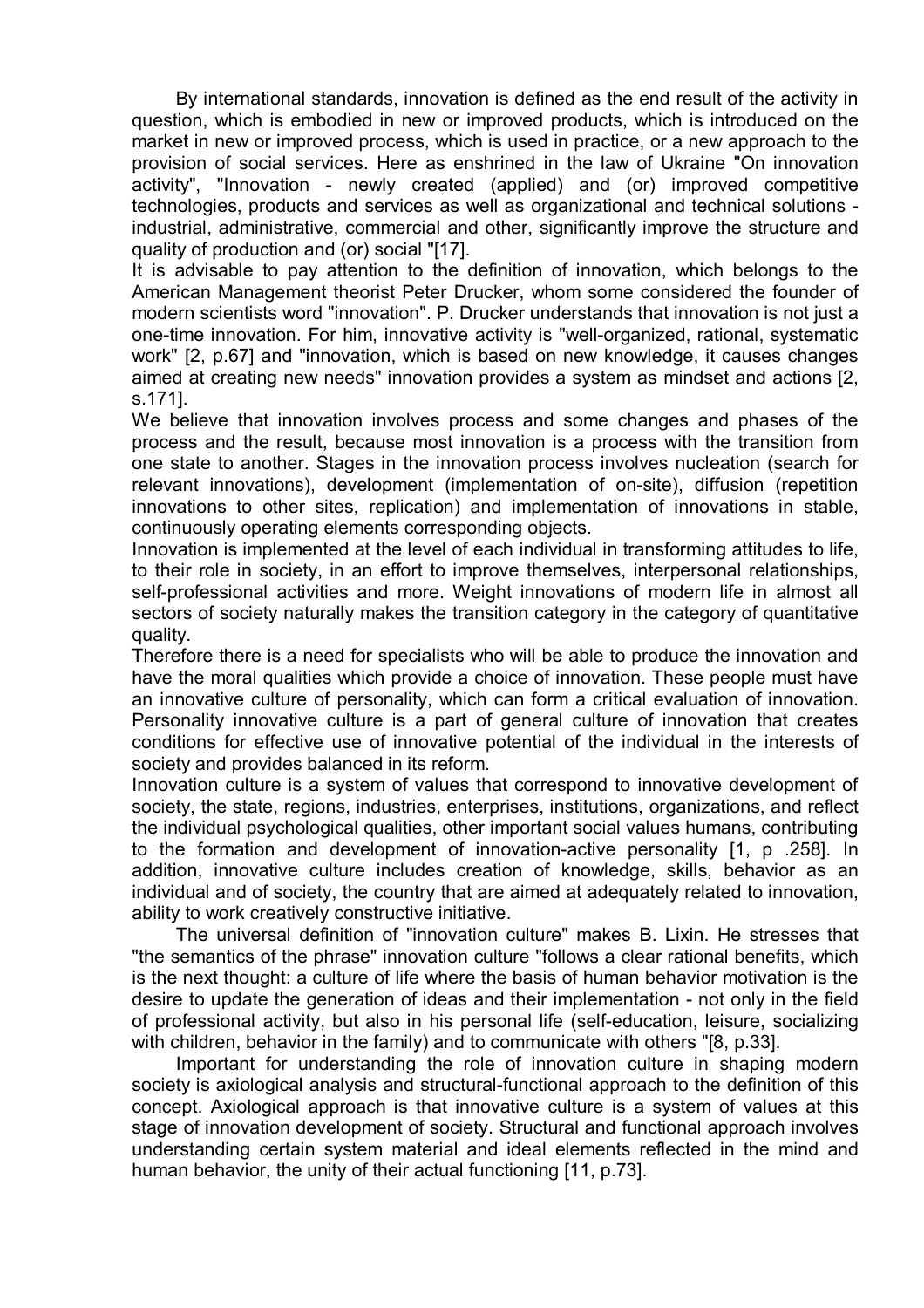Thus, innovative culture is an integrated system, that made inherent in the society and its members values and behaviors that affect the appearance of innovation and, consequently, the way of life of society. Innovation culture is not initially defined as a result of social interactions and passed through training, numerous contacts between groups of people, behavior, guidelines, standards, system values, employment ethics, characters, style guide, ceremonies, communication and language.

The range is quite wide culture of innovation: the creation of the effective use of innovative capacity (individual, company, organization) to its reform. In addition, innovative culture provides the susceptibility of people to new ideas and their willingness and ability to support and implement innovations in all areas of life. Accordingly, innovative culture following functions: broadcasting, by which is transmitted from the past into the present and the present to the future well-established types of innovative behavior of social actors who have acquired a certain color values within the society; Selection responsible for the selection of created or borrowed innovative behavioral patterns that are at most suited to the needs of society at a certain stage of development; Innovation - opening creative possibilities of socio-cultural mechanisms, development of new types of innovative human behavior based on samples innovation that arose within the culture or were vaccinated outside.

According to V.A. Noskov researches, other than those of existing and innovative cultural features such as "cognitive-transforming performing activities of theoretical and organizational activities; regulatory, underlining the importance of innovation in the development of society and its social institutions; value-normative, which evaluates phenomena in the field of innovation; communication, which provides communication and exchange of experience with innovation and technology education; forecasting, which involves studying and forecasting the possible ways and directions of innovation culture in a particular area; integration, combining other kinds of cultures in a single cultural identity "[11, p.73].

With these functions, it is clear that innovative culture reflects not only the level of innovation processes society, but also as participation in these processes of people, their fun with this part. It provides the susceptibility of people to new ideas and their willingness and ability to support and implement innovations in all areas of life.

Thus innovative culture in modern society performs the task to organize, optimize, streamline, control, regulation and stimulating interaction of all elements of the innovation system of society. The goal is creating a culture of innovation and the implementation of effective innovation in qualitative terms, improving the mechanism of activation of the required capacities in the innovation process. Accordingly, the objective of innovation culture are: identify creative powers and abilities, talents, development and realization of creative potential of society; stimulate intellectual and creative activity for achieving certain goals through the use of innovative ideas; activation and optimization of innovative processes society; formulation and implementation of innovative strategies for development; application of democratic management style; cooperation with all stakeholders innovation infrastructure; formation of intense intellectual climate within the enterprise, as well as creating innovative image; organizational and management services innovation process [5, p.28].

Formation of innovative culture associated with the development of creative abilities and creative potential realization of the person. Innovation culture reflects a holistic orientation rights, enshrined in the motives, knowledge and skills, as well as images and norms of behavior. Formation of innovative culture based on the value system of society, which are a number of ideas, often unwritten, justifying the goals of society. The concept of cultural values is wider than the formal concept of society's goals. Culture consists of rules which give a positive effect. Values primarily based on human needs. At its core values of society is transformed its human needs (personal)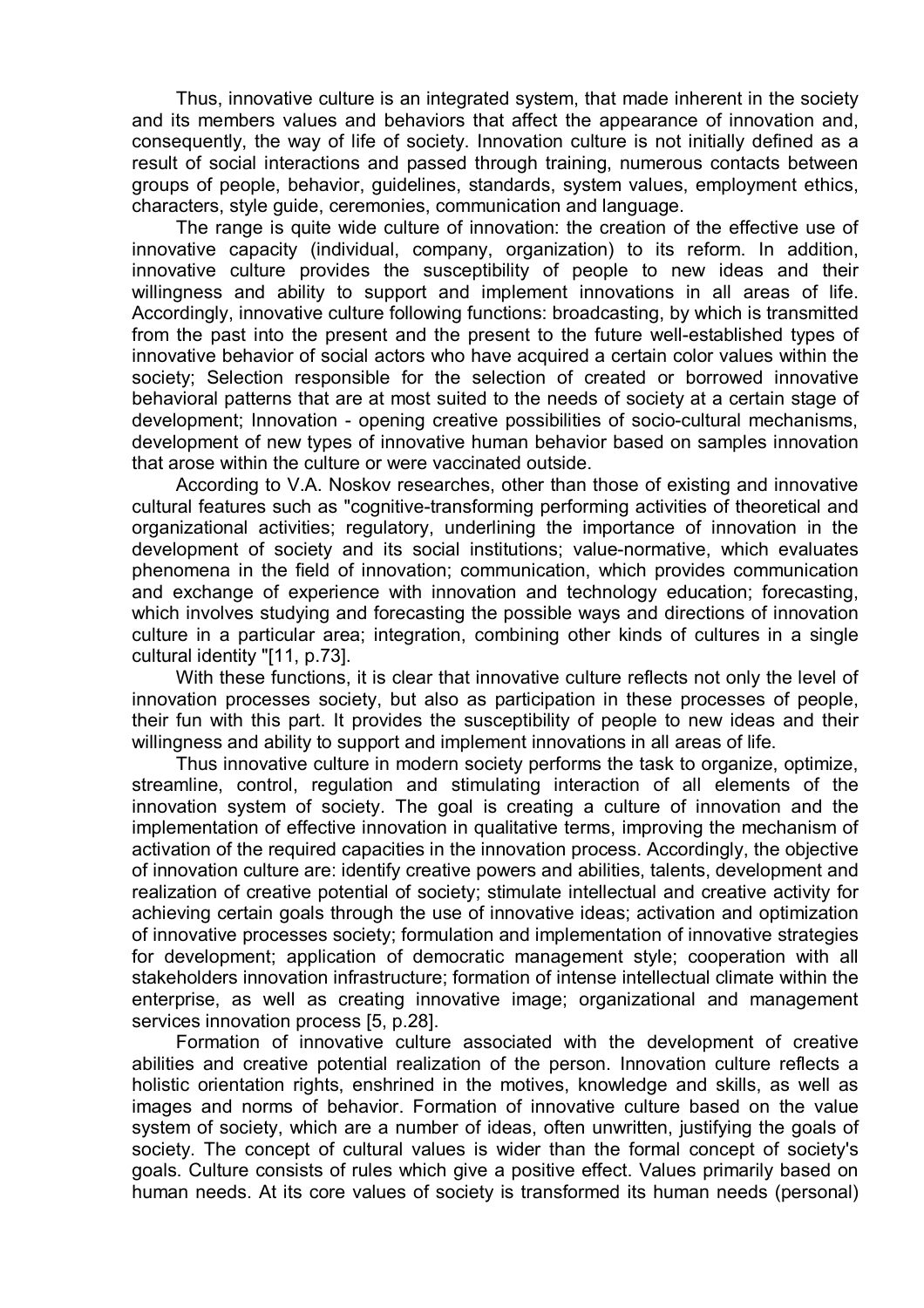environment-dependent individuals. Similarly, the innovative culture of a society depends on innovative cultural identity, and its development is provided in the first place, understanding the essence of innovation processes and their role in these processes.

There is a distinction between the concepts of "innovation culture society" and "innovative culture of the individual." One of the exploration of the problem A. Karpov innovation culture society defines as "the creation of a fetus innovation infrastructure, innovation institute" innovation culture and personality through it considers "human ability to adapt to a world that is constantly changing, the ability to create new skills properly assess and adopt innovation "[4, p.33]. In turn, it should be added that the foundation of innovative cultural identity is an innovative simulation of human life, behavior and thoughts, and innovative culture society - a kind of innovative spirit, ideology and human environment. As a means of self-identity, innovation involves the development of innovative human abilities: it can take a fresh look at the everyday, ordinary things, generate their own idea, to identify ways of implementation and reach the end in achieving this goal. Development of innovative cultural identity can be seen as the development of individual creative abilities and creativity.

Thus, innovative culture helps to create an atmosphere in society, in which a new idea is perceived as a value to be taken this society and supported him. Accordingly, the innovative culture of a society affects the formation of innovative culture. In support of this conclusion we can show the view of V.D. Tsvetkova, whereby the formation of innovative cultural identity on the conscious level allows a person "not only in its activities generate external diversity, but also acquire inner stability and unity to the endless process of updating ... humanistic potential innovation culture related to its function of providing unity human existence in the innovation society "[16, p.97]. As part of the culture of modern man, innovative culture allows individual, supported by society, to reveal their internal capabilities and self-realization. Associated with innovation culture society, it promotes personal development too. According to the director of the Institute for Strategic Innovation A. Nikolaev: "Innovation culture reflects a holistic orientation rights, enshrined in the motives, knowledge and skills, as well as samples and standards of conduct. It shows the level of the relevant social institutions and satisfaction with involvement of the people and the results "[10, p.54]. The level of the most innovative cultural identity depends on society's attitude to innovation and the work that is carried out in the community for the development of innovative culture.

Thus we can speak of interdependence of society innovation culture and personal innovation culture.

The development of modern society is manifested in the fact that it: at first, acts as a stimulator of creative thinking person, because it is an area of her|his spiritual life and it reflects its values, enshrined in the motives, knowledge, skills, patterns and norms of behavior and susceptibility provides them new ideas, its willingness and ability to support and implement innovations in all aspects of life [15, p.8]; secondly, it optimize all components of the innovation potential of person and society and reflects the relationships that develop throughout the innovation cycle; at third, because of its regulatory function, innovation culture gives the whole innovation process of certain organization, the relevant procedures regulating innovation in society; at fourth, it significantly reduces the resistance of innovation through the culture changes and transient; at fifth, it organizes the process of innovation through its institutional nature; at sixth, it optimizes the entire innovative society way, which is based on the receiving values and a desire to be proactive and adequately perceive the modern challenges of the time.

Based on the above, we can identify the main causes that negatively affect the development of innovation culture: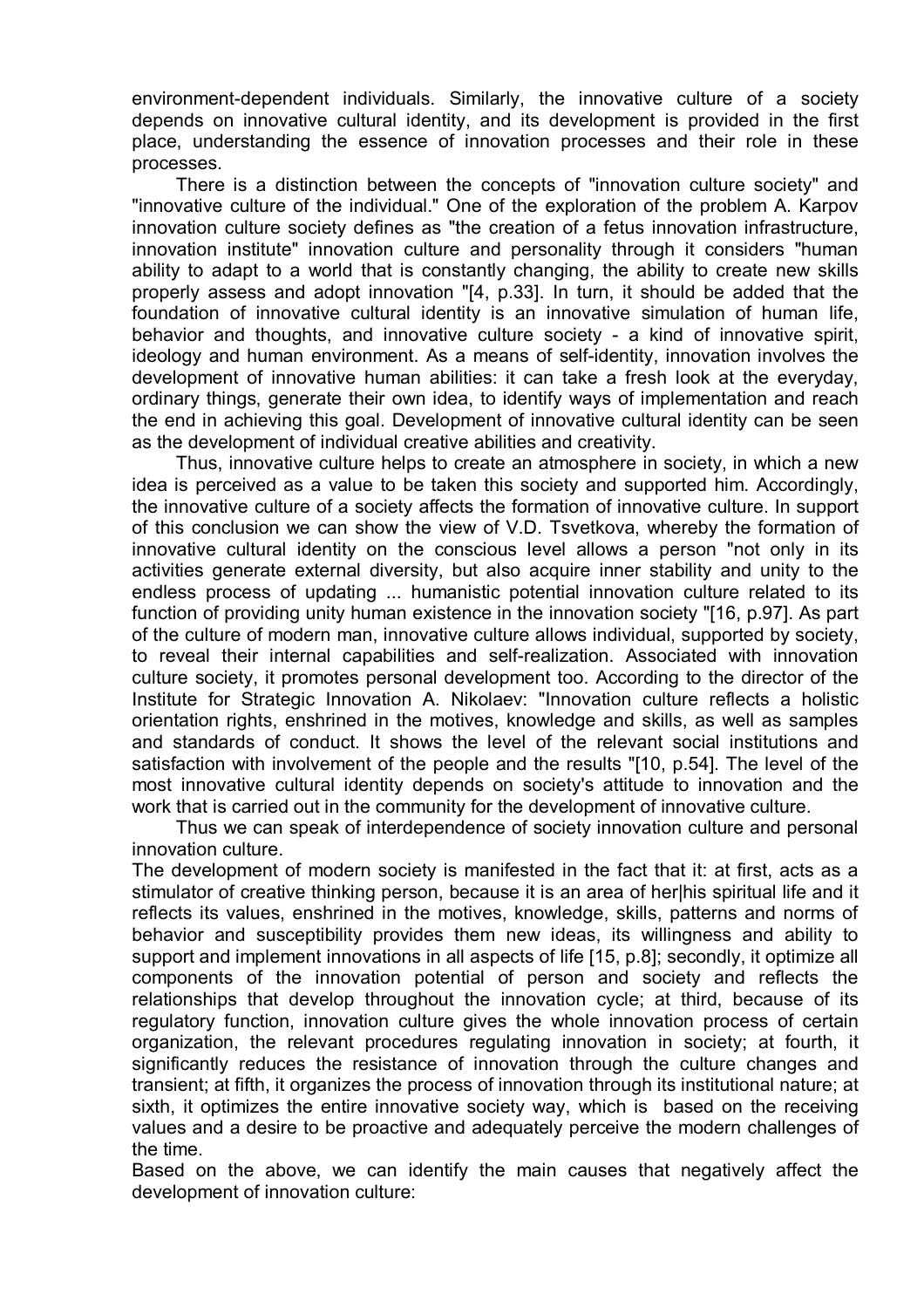• low level of public awareness of the need for change and innovation in various areas of social development;

• low level of innovation culture of personality, which manifests itself in the reluctance to accept new;

• lack of interest of people as well as society in innovation;

• decline in the prestige of scientific work and unwillingness to learn and re-learn, to adapt to changes in the world;

• lack of motivation to innovate.

By overcoming these problems is their consideration at the level of state regulation of politics, science, education and economy. That improvement in these areas of development of society is able to raise the level of personality innovation culture and society innovation culture. To do this through education and science to develop in society's ability to go beyond the knowledge and experience in the economy and business activities stimulate the emergence of innovations and innovators by bringing innovators to participate in the profits from their innovations; implement creative freedom of the individual from political, religious, and other bureaucratic restrictions, resulting in reduced resistance should society to innovate, improve innovation culture identity by introducing innovative development ideology in education.

Compliance with these requirements will not only awareness of the need for innovative changes in society, but also it will prepare people for the effective life under constant transformation and change social attitudes and the active participation of the population in the formation of their well-being through its own innovation.

## **Literature**

1. 1 The development of modern enterprise innovation culture / MV Gusev // Journal of Social and Economic Research: Scientific Papers№ 38 – 2010 -P. 253-258.

2. P. Drucker Tasks management in the twenty-first century. / P. Drucker. - M .: OOO "Y.D.Vylyams" 2006 – 235p.

3. Innovation Management: Textbook / Ed. prof. VA Shvandara, prof. VJ Gorfinkel - M .: Textbook, 2006 - 382s.

4. Vladimir Isayev "Round table" at the Institute of Strategic Innovation / VV Isaev // Innovations. - 2000. - № 5-6. - S. 32-35.

5. Kozlov AG Innovation Culture: Essential characteristics: monograph / AG Kozlov, RV Mylenkova. - Amounts: SumDPU them. Makarenko, 2007. - 140 p.

6. Kolomiec MP The dictionary of foreign words / M.P.Kolomiyets, L.V.Molodova. - K .: Education, 1998.- 190 p.

7. Kremen B. Quality education: the requirements of the XXI century // Open class. Pleiades. - 2007. - № 1. - P. 10-14.

8. Lisin B. Strategic Resource Innovation / B. Lisin. - M .: Institute for Strategic Innovation, 2000 – 37p.

9. M.M. Malovany Ukraїnska that zarubіzhna culture / MM Malovany, VA Dolgіntseva - Zaporіzhzhya, 2002. – 165p.

10. Nikolaev AI Innovative development and innovative culture / AI Nikolaev // Science that naukoznavstvo. 2001. - № 2. P. 62. P.54 - 64.

11. 12. Noskov V. Sotsіalno-psihologіchnі determіnanti іnnovatsіynoї culture in gumanіtarnomu BIS / VA Noskov, hookahs, O. Єfrosіnіna // Sotsіalna psihologіya: zbіrnik Naukova Pratzen. - 2005. - № 4 (12). -P. 69 - 83.